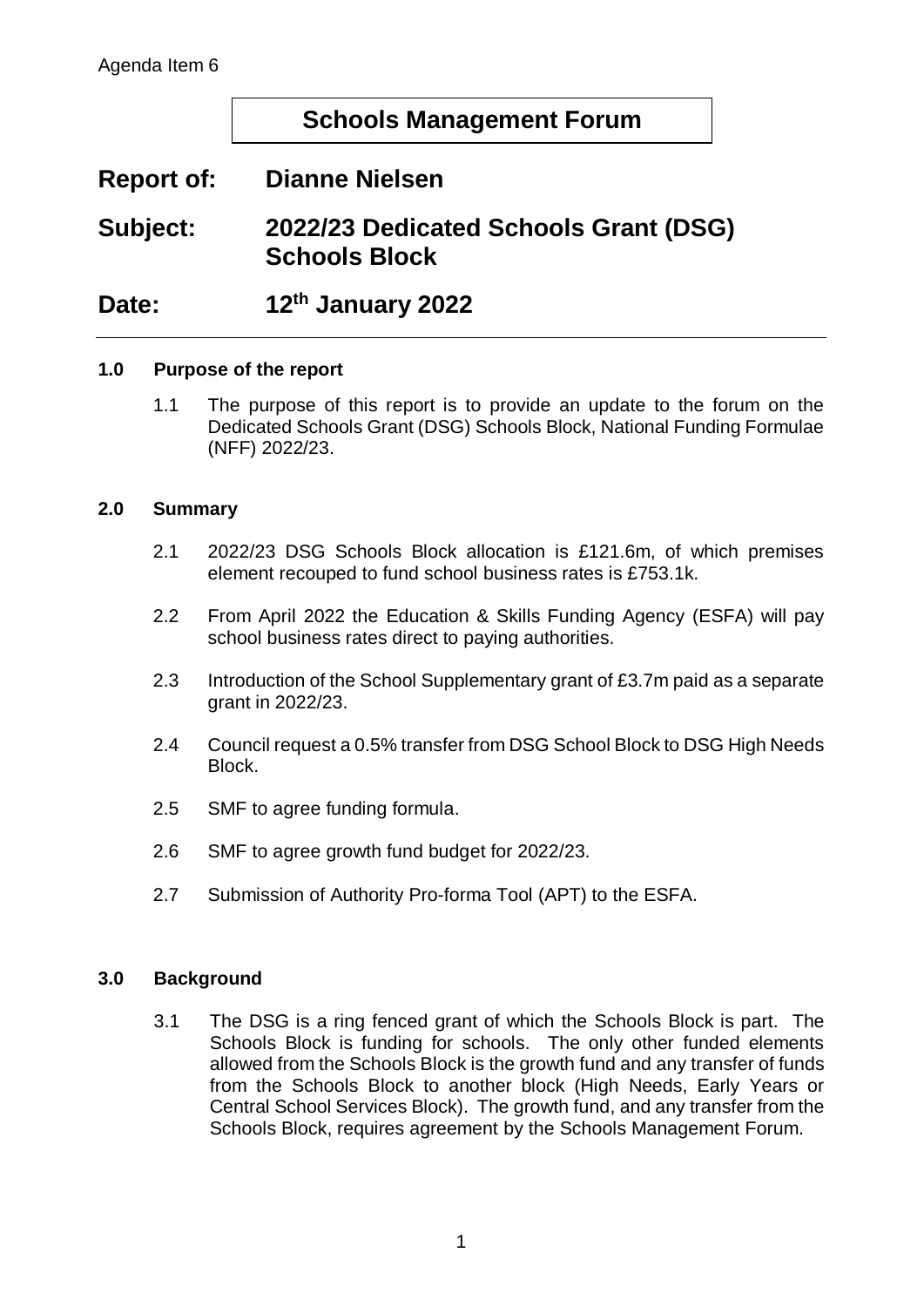## **4.0 Schools Block National Funding Formula changes for 2022/23**

- 4.1 The ESFA have confirmed the following key elements for the schools NFF in 2022/23
	- The NFF funding units for the 2022/23 values (see table below).
	- NFF factor values have increased by:
		- $\circ$  £10,000 to the maximum sparsity values
		- o 3% to basic entitlement, free school meals at any time during the last 6 years (FSM6), income deprivation affecting children index (IDACI), lower prior attainment (LPA), English as an additional language (EAL) and the lump sum
		- o 2% to the floor, the minimum per pupil levels and free school meals (FSM)
		- o 0% on premises factors
	- School sparsity distances now based on road distances, instead of straight-line distances, and a sparsity distance taper introduced in addition to the existing year group size taper.
	- Data on pupils who have been eligible for Free School Meals Ever 6 (FSM6) is now taken from the October 2020 school census instead of January 2020 census, to bring it in line with arrangement for other NFF factors as well as pupil premium.
	- In calculating low prior attainment proportions, data from the 2019 early years foundation stage profile (EYFSP) and key stage 2 (KS2) tests is used as a proxy for the 2020 tests, following cancellation of assessment due to coronavirus (COVID-19).
	- Pupils who joined a school between January 2020 and May 2020 attract funding for mobility based on their entry date, rather than May school census due to the May 2020 census not taking place due to coronavirus (COVID-19).
	- School business rates will be paid by ESFA to billing authorities directly for all state funded schools from 2022/23 onwards.
- 4.2 Government have confirmed its intention to move to a single hard national funding formula. During 2021/22 the government started the consultation to move to a 'hard' NFF in the future, which will determine school funding allocations directly, rather than local funding formulae. The DfE have not yet advised of the implementation timetable. In 2022/23 this is to be set by the local authority in consultation with schools.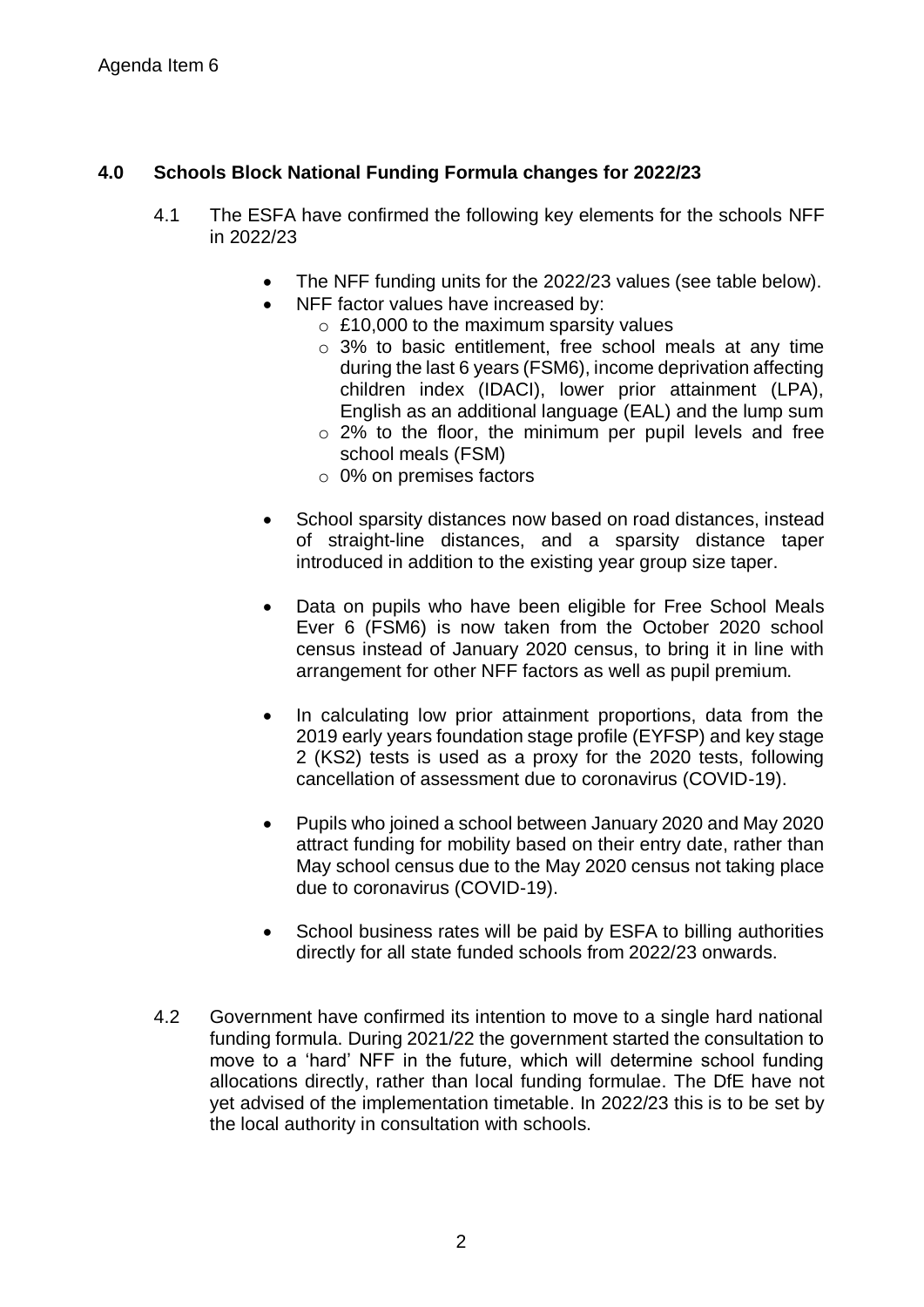### Agenda Item 6

- 4.3 Other changes to local authority formulae arrangements for 2022/23:-
	- Can set a minimum funding guarantee (MFG) in local formulae between +0.5% and +2% per pupil.
	- Local authorities can continue to be able to transfer up to 0.5% of the schools block to other blocks of the DSG, with schools forum approval.
	- Local authorities are required to consult with all maintained and academy schools as well as their School Forum on any proposed changes to the local formula. Any changes will need to show the effect by school.
	- School business rates have been adjusted to reflect actual 2021/22 rates within the formula and an estimate for 2022/23. This is the last financial year where school business rates can be adjusted in the formula. From 2022/23 the ESFA will pay school business rates direct to pay billing authorities.
	- The formula is set by the Local Authority, which is to be submitted to the ESFA by 21<sup>st</sup> January 2022.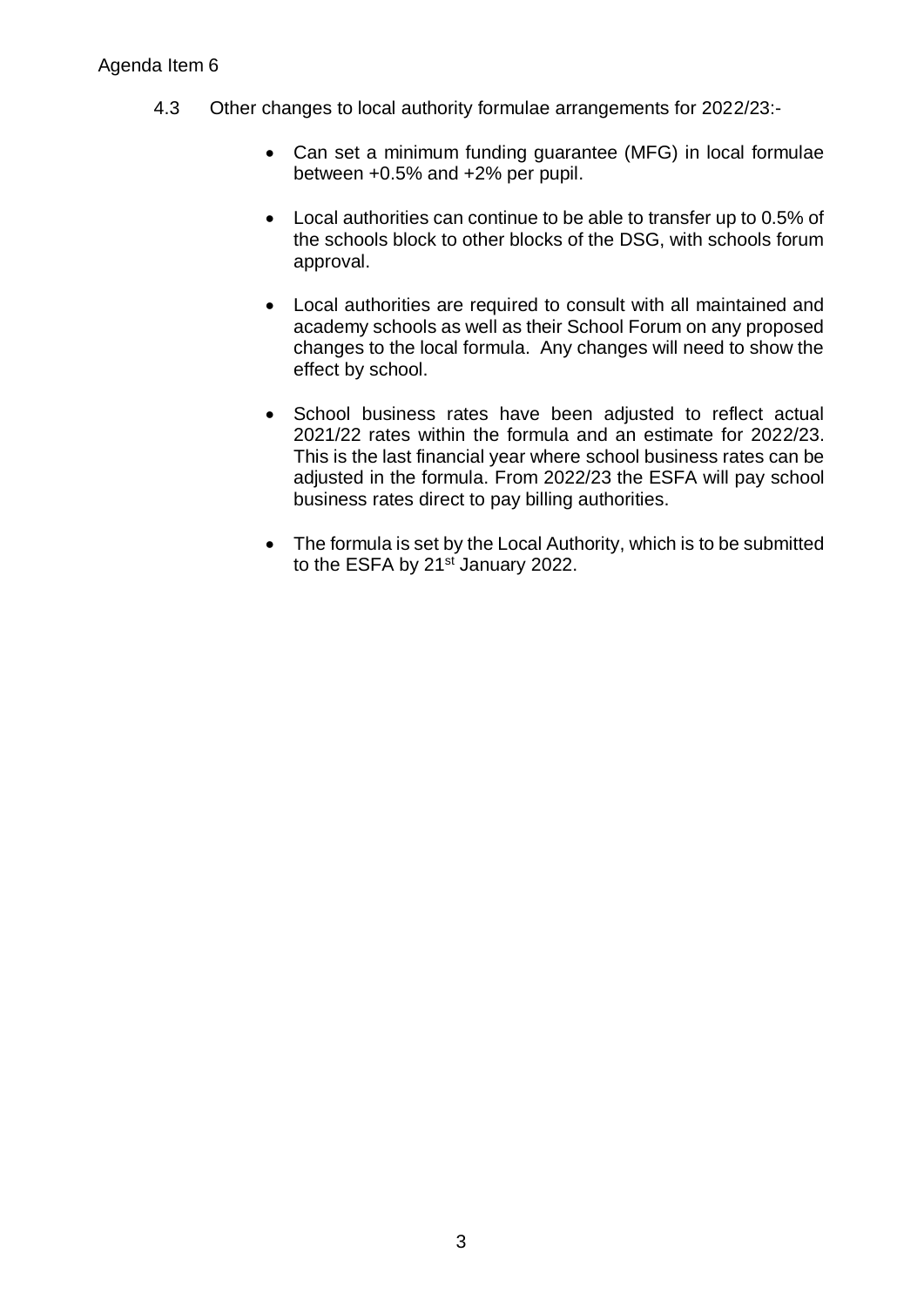# Agenda Item 6

.

## **5.0 Middlesbrough's Schools Block 2021/22 and 2022/23**

5.1 The following table below summarises the NFF unit rates issued by the ESFA for 2022/23:

| <b>Factor</b>           | <b>NFF</b> | <b>NFF</b> |           |
|-------------------------|------------|------------|-----------|
|                         | 21/22      | 22/23      | Change    |
|                         | £          | £          | £         |
| <b>PRIMARY</b>          |            |            |           |
| <b>AWPU - Primary</b>   | 3,123.00   | 3,217.00   | 94.00     |
| Minimum per pupil       | 4,180.00   | 4,265.00   | 85.00     |
| <b>FSM</b>              | 460.00     | 470.00     | 10.00     |
| FMS <sub>6</sub>        | 575.00     | 590.00     | 15.00     |
| <b>IDAC A</b>           | 620.00     | 640.00     | 20.00     |
| <b>IDAC B</b>           | 475.00     | 490.00     | 15.00     |
| <b>IDAC C</b>           | 445.00     | 460.00     | 15.00     |
| <b>IDAC D</b>           | 410.00     | 420.00     | 10.00     |
| <b>IDAC E</b>           | 260.00     | 270.00     | 10.00     |
| <b>IDACF</b>            | 215.00     | 220.00     | 5.00      |
| EAL                     | 550.00     | 565.00     | 15.00     |
| <b>Mobility</b>         | 900.00     | 925.00     | 25.00     |
| <b>Prior Attainment</b> | 1,095.00   | 1,130.00   | 35.00     |
| Lump Sum                | 117,800.00 | 121,300.00 | 3,500.00  |
| Sparsity                | 45,000.00  | 55,000.00  | 10,000.00 |
|                         |            |            |           |
| <b>SECONDARY</b>        |            |            |           |
| AWPU-KS3                | 4,404.00   | 4,536.00   | 132.00    |
| AWPU-KS4                | 4,963.00   | 5,112.00   | 149.00    |
| Minimum per pupil       | 5,415.00   | 5,525.00   | 110.00    |
| <b>FSM</b>              | 460.00     | 470.00     | 10.00     |
| FSM <sub>6</sub>        | 840.00     | 865.00     | 25.00     |
| <b>IDAC A</b>           | 865.00     | 890.00     | 25.00     |
| <b>IDAC B</b>           | 680.00     | 700.00     | 20.00     |
| <b>IDAC C</b>           | 630.00     | 650.00     | 20.00     |
| <b>IDAC D</b>           | 580.00     | 595.00     | 15.00     |
| <b>IDAC E</b>           | 415.00     | 425.00     | 10.00     |
| <b>IDACF</b>            | 310.00     | 320.00     | 10.00     |
| EAL                     | 1.485.00   | 1,530.00   | 45.00     |
| <b>Mobility</b>         | 1,290.00   | 1,330.00   | 40.00     |
| <b>Prior Attainment</b> | 1,660.00   | 1,710.00   | 50.00     |
| Lump Sum                | 117,800.00 | 121,300.00 | 3,500.00  |
| Sparsity - Secondary    | 70,000.00  | 80,000.00  | 10,000.00 |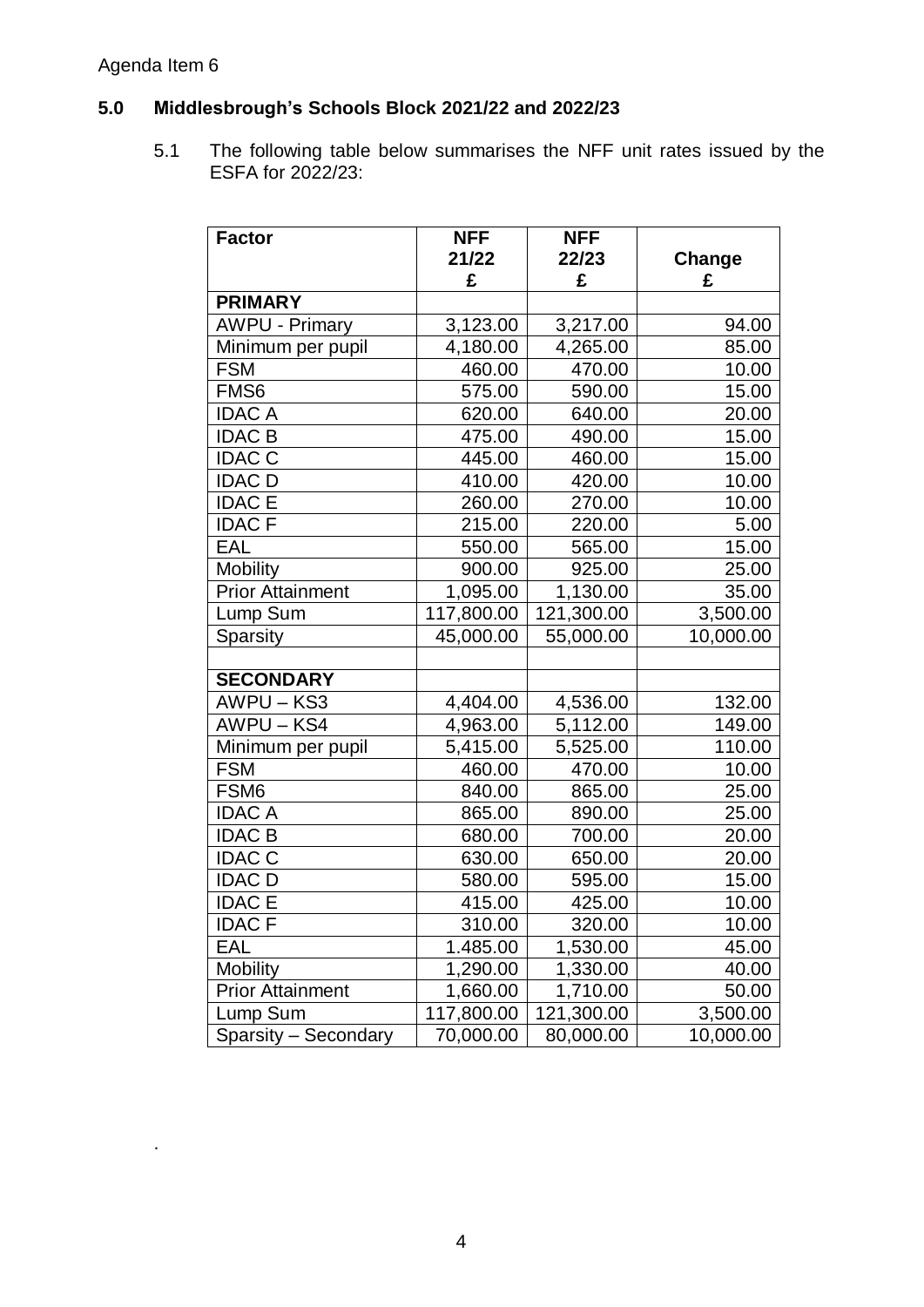### **6.0 Budget Allocations**

6.1. The following DSG allocations for schools block received from ESFA on 16th December 2021:

| <b>Block</b>   | Total<br><b>Schools</b><br><b>Block</b><br>(Excluding<br>Growth &<br>Rates)<br>£'000 | <b>Premises</b><br>£'000 | Growth<br><b>Funding</b><br>£'000 | <b>Total</b><br><b>Schools</b><br><b>Block</b><br>£'000 |
|----------------|--------------------------------------------------------------------------------------|--------------------------|-----------------------------------|---------------------------------------------------------|
| <b>Schools</b> | 120,230.6                                                                            | 753.1                    | 608.5                             | 121,592.2                                               |

### **7.0 APT Submission**

- 7.1 The revised dataset was received on  $16<sup>th</sup>$  December 2021, and the modelling tool (APT) was received on the 20<sup>th</sup> December 2021 to enable local authorities to submit their funding formula in line with the 21<sup>st</sup> January 2022 deadline. Once submitted no changes can be made.
- 7.2 The final funding formula used the datasets provided by the ESFA, collected at the October 2021 census. The regulations stipulate that these datasets applied in completing the funding formula.

### **8.0 Schools Supplementary Funding 2022/23**

- 8.1 Mainstream schools will receive an additional grant in 2022/23. Middlesbrough's indicative allocation is £3,681,254. The grant is to provide support in respect of costs as a result of the Health and Social Care Levy (for example increased national insurance employer contributions) and wider cost pressures. The indicative allocation has used preliminary data from the October 2021 census. Part of the allocation will depend on the number of FSM6 pupils. The FSM6 data will be available in early 2022 and final allocations published in spring 2022.
- 8.2 For 2022/23, payment is as a separate grant and does not form part of the APT submission. From 2023/24, it will be rolled into the schools NFF. For academies, in recognition of the funding cycle for academies, which follows the academic year (rather than the financial year, as for local authoritymaintained schools), academies will receive an additional allocation of the schools supplementary grant to cover April to August 2023, this is the period in advance of the funding being rolled into academies' core budget allocations through the NFF.
- 8.3 Schools have the flexibility to prioritise their spending of the schools supplementary grant to best support the needs of the pupils and staff and address cost pressures, including those associated with the Health and Social Care Levy.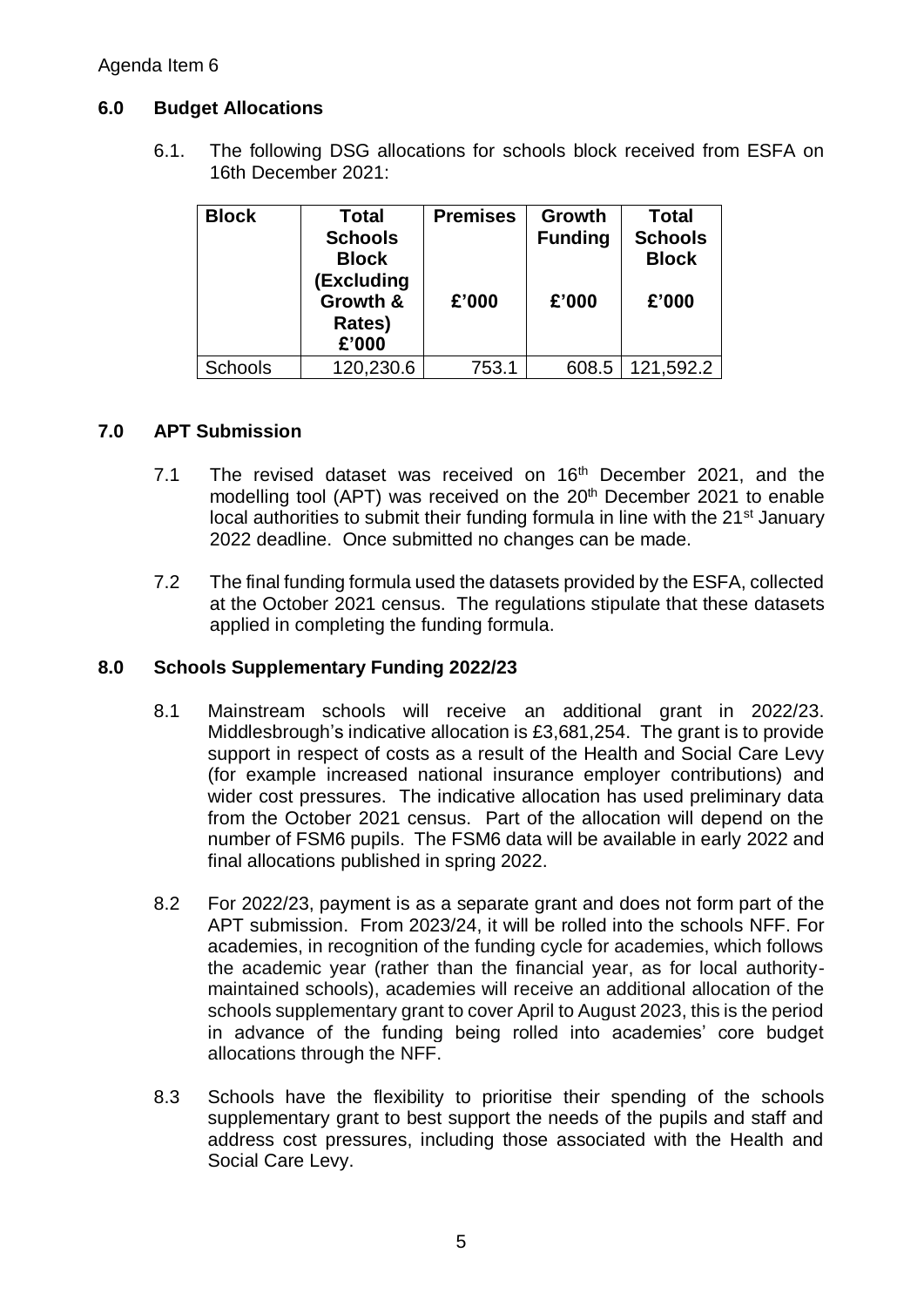### **9.0 Middlesbrough's Schools Block Formula 2022/23**

9.1 Due to the growing pressures relating to the significant increase in permanent exclusions since the start of September 21, the council are seeking 0.5% transfer between the DSG Schools Block and DSG High Needs Block, which amounts to £608k. Please see attached Appendix A from the Head of Resources for Inclusion and Support Services – Education & Partnership for more detail of why the Council are requesting a 0.5% transfer.

Proposed options:-

- Option 1 0.5% transfer from secondary schools KS3 & 4 AWPU rates, all other factor rates are applied at NFF
- Option 2 0.5% transfer affect all key stages AWPU rate, all other factor rates applied at NFF.
- 9.2 Appendix B shows the impact on individual school budgets of the options proposed.The Minimum Funding Guarantee (MFG) in all scenarios has been set at 0.5% within Middlesbrough's school formula. This is the minimum the formula allows. No capping or scaling has been applied within the formula, in line with the NFF. Due to the effects of Secondary Units of Funding (SUF) and Primary Units of Funding (PUF) there is a pressure of £70.1k even if neither of the proposed options are approved, in order to enable the NFF rates to be applied in full and 0.5% MFG. In this scenario it is proposed to drawdown £70.1k from schools block reserves, which would leave £125.7k in DSG school block reserves (see paragraphs 10.1 and 10.2 which provide details of the £195.8k reserve).
- 9.3 Option 1 request a 0.5% transfer from secondary schools only. To reduce the impact of the transfer on schools individual budgets, it is proposed to drawdown all of the 2021/22 £195.8k schools block reserve. This has resulted in a reduction in AWPU of £105.13 per pupil in key stage 3 & 4.
- 9.4 Option 2 request a 0.5% transfer across all key stages. To reduce the impact of the transfer on schools individual budgets, it is proposed to drawdown all of the 2021/22 £195.8k schools block reserve. This has resulted in a reduction in AWPU of £34.13 per pupil across all key stages.
- 9.5 It is the case that due to the complexities of how the formula is calculated and schools individual characteristic it is not possible to 100% compare previous years formula's with proposals for 2022/23. An increase in one unit value will mean a school receives more/less funding, however due to how this affects the MFG any gain a school may receive from one unit maybe offset by the change in MFG. Therefore, when reviewing changes in individual schools budgets, consideration needs to be given to the overall formula changes. The biggest change from one year to the next are pupil numbers.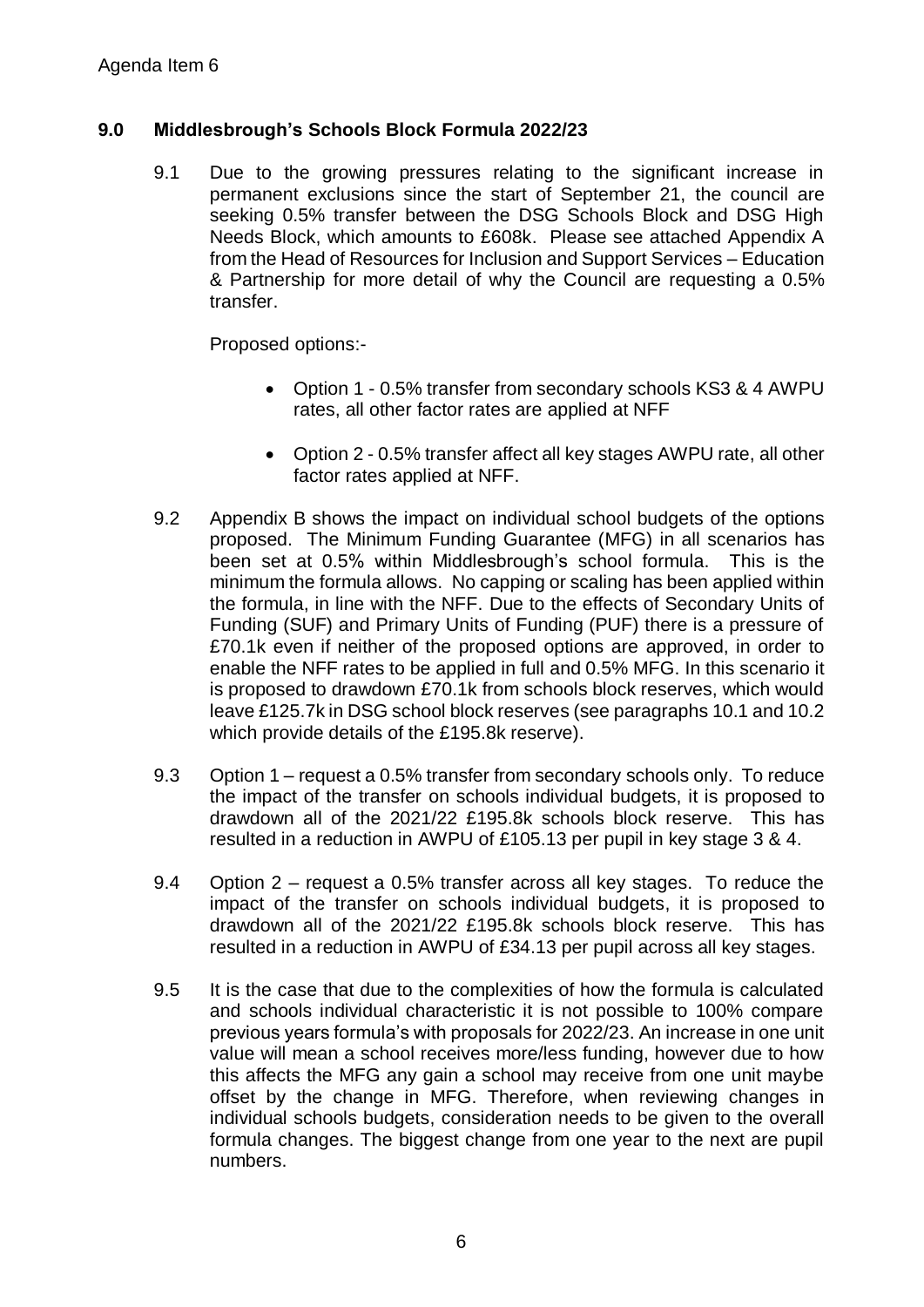- 9.6 Of the 49 schools,
	- Option 1, only applies to secondary schools, of the eight secondary schools, 5 schools will receive a decrease in funding, 3 will remain the same as NFF.
	- Option 2, applies to all primary and secondary schools, 34 schools will receive a decrease in funding and 15 will remain the same as NFF, if this option is applied.
- 9.7 The reason why some schools budgets do not change is due to the MFG and NFF.
- 9.8 Once the formula is agreed, APT submission to ESFA by the 21st January 2022 deadline. There may be the requirement from ESFA to make some minor adjustments on submission, after which this will become the budget allocations for schools in 2022/23.

### **10.0 Growth Fund**

- 10.1 The funding set aside for Middlesbrough's Growth Fund in 2020/21 underspent by £195.8k, and was rolled forward in to 2021/22 to create the 2021/22 Middlesbrough Growth Fund budget. No growth funding was required in September 2021.
- 10.2 It is proposed to drawdown reserves of £195.8k to reduce the impact to schools, if either option 1 or option 2 agreed. If neither option 1 or 2 are agreed it is proposed to drawdown £70.1k to enable school budget shares to be at NFF and 0.5% MFG.
- 10.3 The 2021/22 schools block will underspend by £141.7k. This is due to the way the funding formula and how recoupment is applied. It is proposed to roll this forward to create the 2022/23 Middlesbrough Growth Fund budget.
- 10.4 There is a requirement of 30 year 7 places from September 2022. Therefore, a Growth Fund budget of £136k is required. This can be funded from the carry forward of the 2021/22 underspend and leaves a contingency of £5.7k.

### **11.0 Recommendations**

11.1 Schools Management Forum to note the indicative school supplementary grant of £3,681,254, and that this is not part of the APT submission and this will be allocated separately in 2022/23, following FSM6 update in spring 2022. Note that this will form part of the NFF in 2023/24.